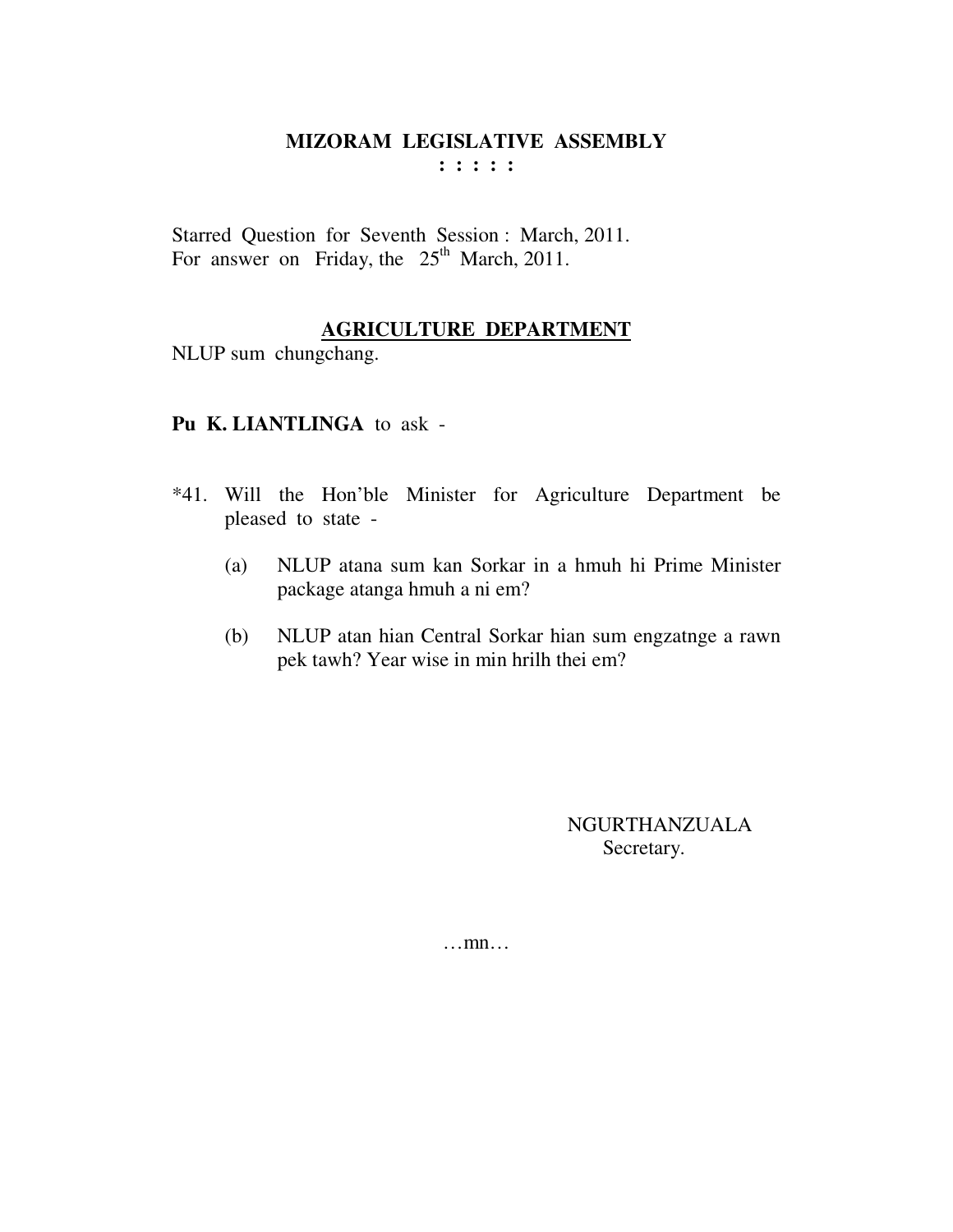Starred Question for Seventh Session : March, 2011. For answer on Friday, the 25<sup>th</sup> March, 2011.

# POWER & ELECTRICITY DEPARTMENT

Energy Potential Survey etc. chungchang

# Pu LALTHANSANGA to ask -

\*42. Will the Hon'ble Minister for Power & Electricity Department be pleased to state -

a) Mizoramah hian Energy Potential Survey hi neih ani tawh em?

b) Data kan neih mek hi engtika siam nge a nih?

**NGURTHANZUALA** Secretary

 $\dots h\dots$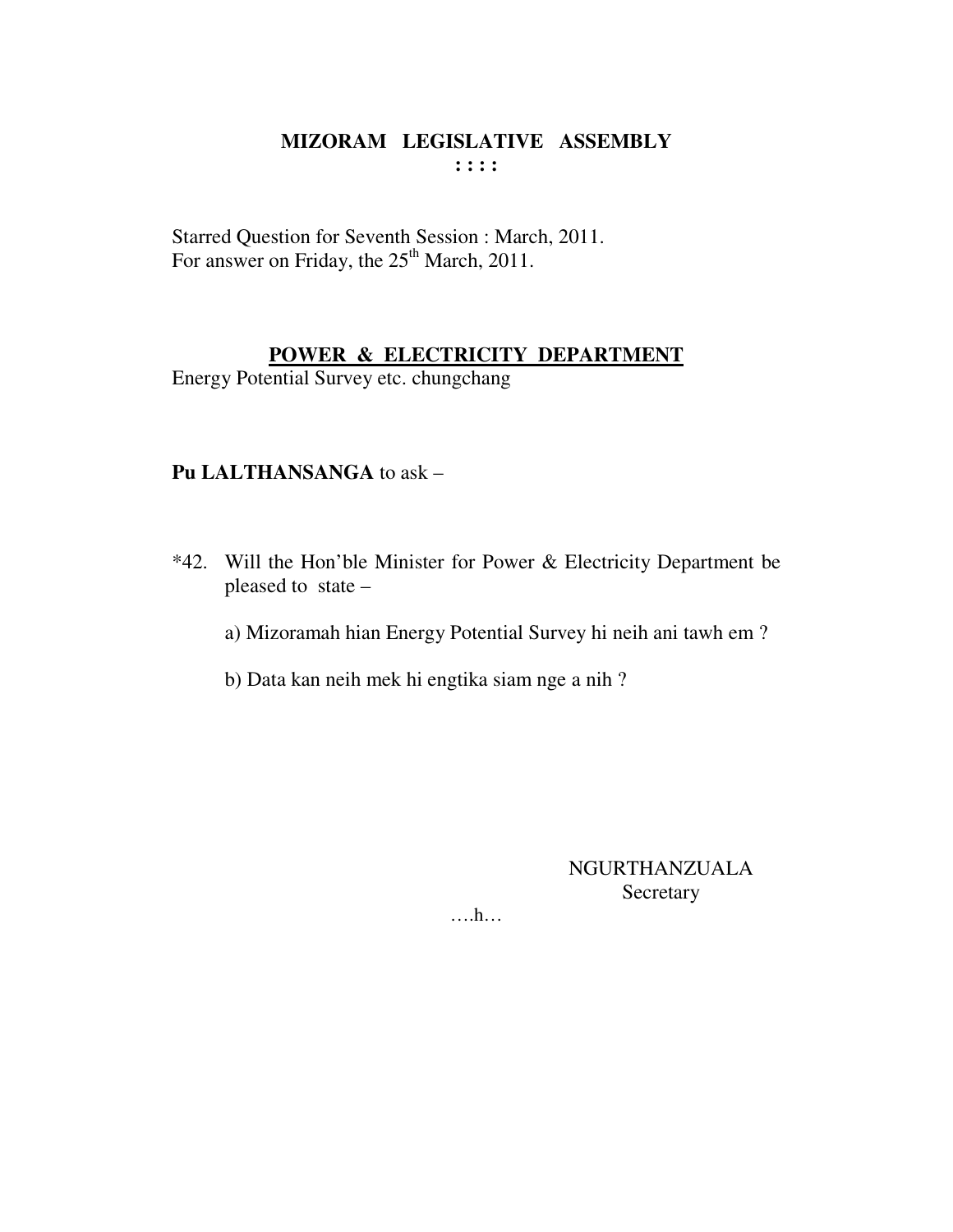Starred Question for Seventh Session : March, 2011 For answer on Friday, the  $25<sup>th</sup>$  March, 2011

#### **PUBLIC HEALTH ENGINEERING DEPARTMENT**

Phase – II Pipe line chungchang.

# **Pu LALTHANSANGA** to ask –

- \*43. Will the Hon'ble Minister for Public Health Engineering Department be pleased to state –
	- a) Aizawl Greater Water Supply Scheme Phase II Pipe line hi Rangvamual leh Phunchawng thleng chhunzawm a ni tawh em ?
	- b) Nise, eng hunah nge zawh a nih ang ?
	- c) Zonal Tank hi Sakawrtuichhun-ah dah a ni tawh em ?

NGURTHANZUALA Secretary

…mr…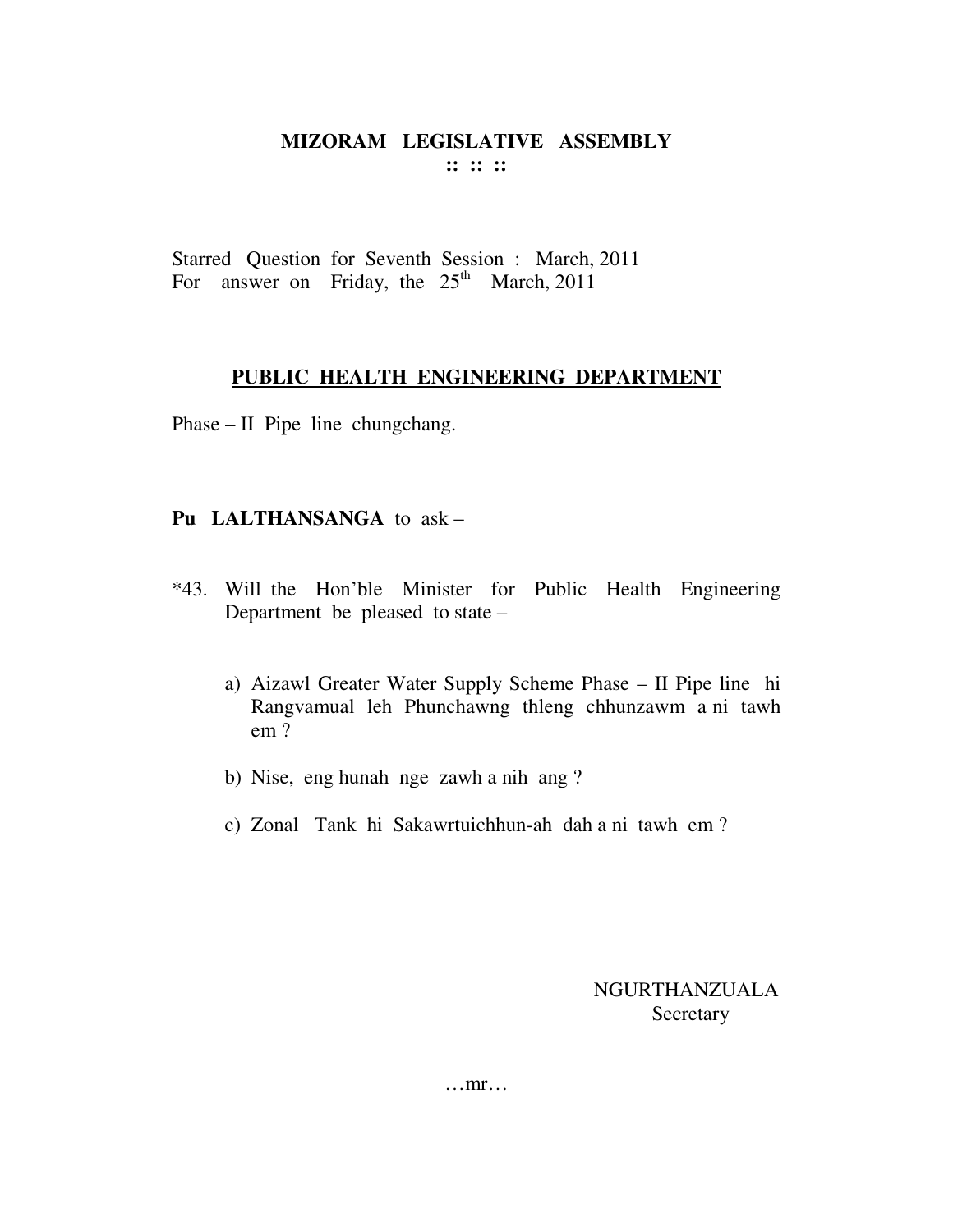### MIZORAM LEGISLATIVE ASSEMBLY  $\cdots$   $\cdots$   $\cdots$

Starred Question for Seventh Session : March, 2011. For answer on Friday, the 25<sup>th</sup> March, 2011.

# **SCHOOL EDUCATION DEPARTMENT**

Education Reformed Commission Report leh Voluntary Retirement Scheme chungchang.

#### Pu K. LIANTLINGA to ask -

- \*44. Will the Hon'ble Minister for School Education Department be pleased to state  $-$ 
	- $(a)$ Education Reformed Commission Report atang hian tih hlawhtlin turin eng engah te nge hma lak a nih?
	- Voluntary Retirement Scheme ah hian zirtirtu engzatnge (b) pension-in chhuak tawh?

**NGURTHANZUALA** Secretary.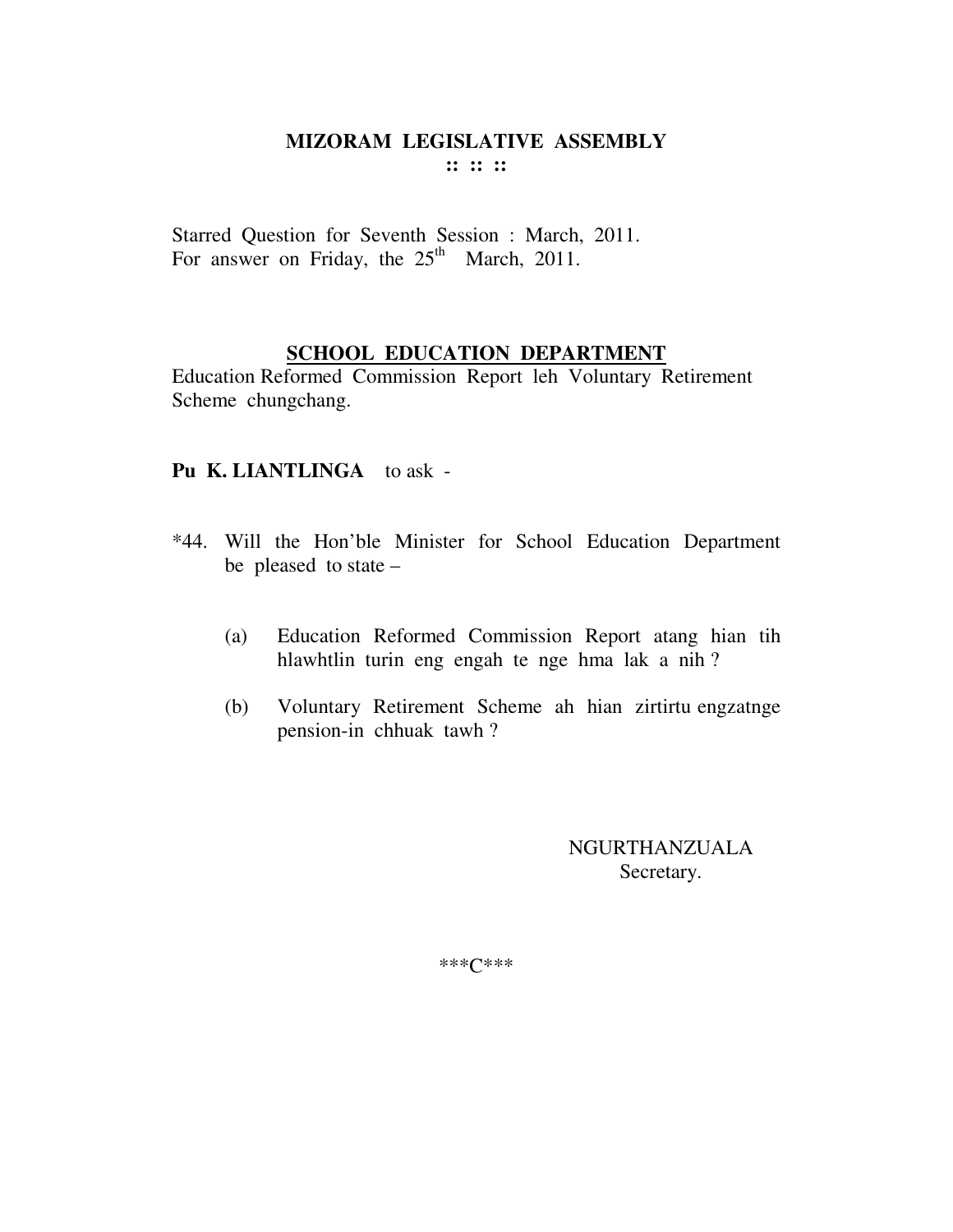Starred Question for Seventh Session : March, 2011 For answer on Friday, the  $25<sup>th</sup>$  March, 2011.

#### **HEALTH & FAMILY WELFARE DEPARTMENT**

PHC/Private Hospital etc. chungchang.

# **Pu R.L. PIANMAWIA** to ask –

\*45. Will the Hon'ble Minister for Health & Family Welfare Department be pleased to state –

Mizoram-ah PHC hawn thar tumna a awm em ?

Awm se khawi khua-ah te nge?

 Mizoram-ah Private Hospital hawn dawn hian Sorkar atanga phalna/hriatpuina pek a ni em ?

 Staff Nurse hnaruak hnawhkhah dawnin Department lak tur nge MPSC ?

> NGURTHANZUALA Secretary

…mr…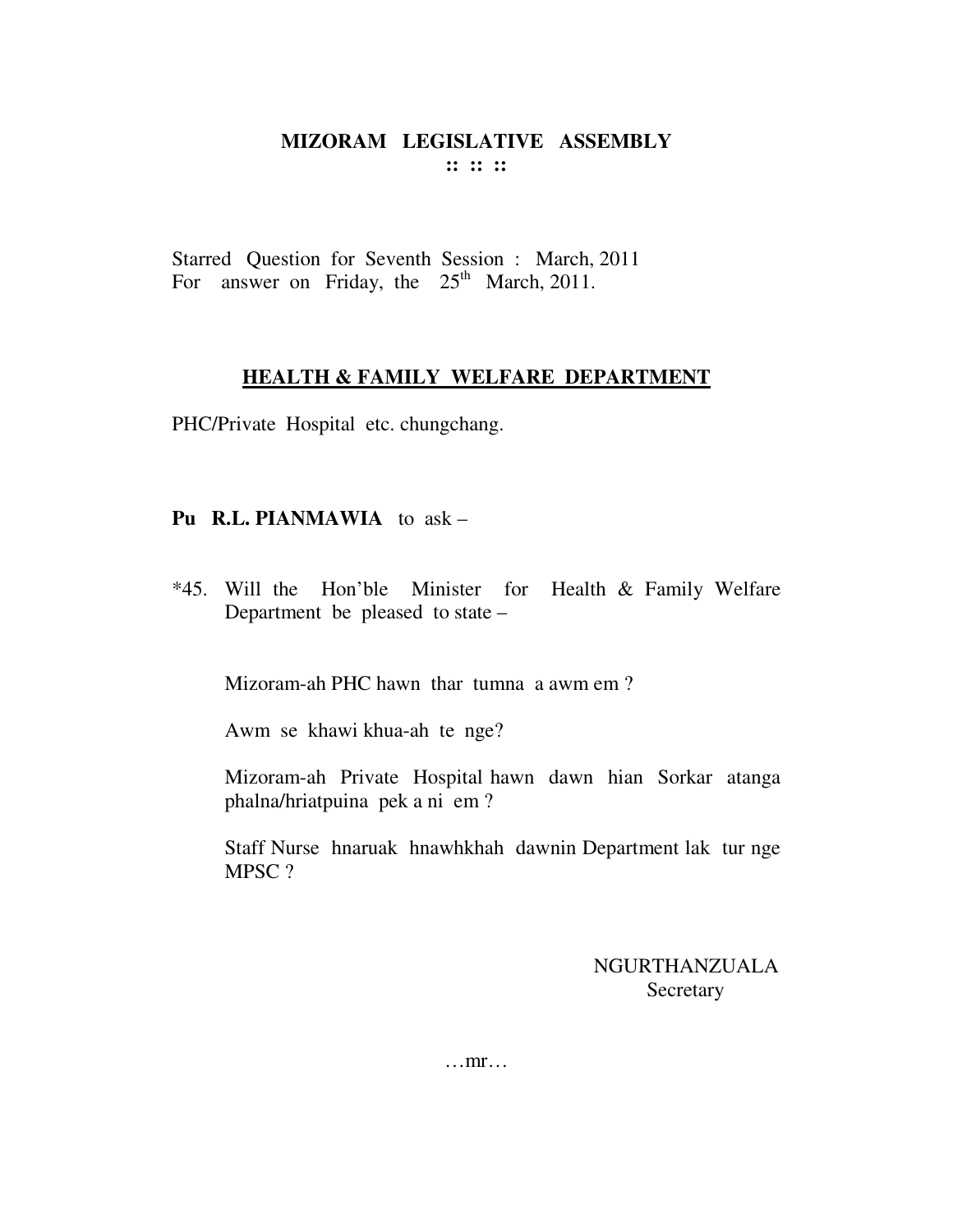Starred Question for Seventh Session : March, 2011. For answer on Friday, the  $25<sup>th</sup>$  March, 2011.

#### **PUBLIC WORKS DEPARTMENT**

Nursery – Maubawk via Bungkawn High School veng kawng chungchang.

#### **Pu C. RAMHLUNA** to ask -

- \*46. Will the Hon'ble Minister for Public Works Department be pleased to state –
	- (a) Nursery Maubawk via Bungkawn High School veng kawng laih nan hian sawrkarin sum engzatnge a sen ?
	- (b) He kawng hi metal road a siam tumna a awm em ?
	- (c) Tumna a awm a nih chuan engchennge hma lak a nih tawh ?

NGURTHANZUALA Secretary.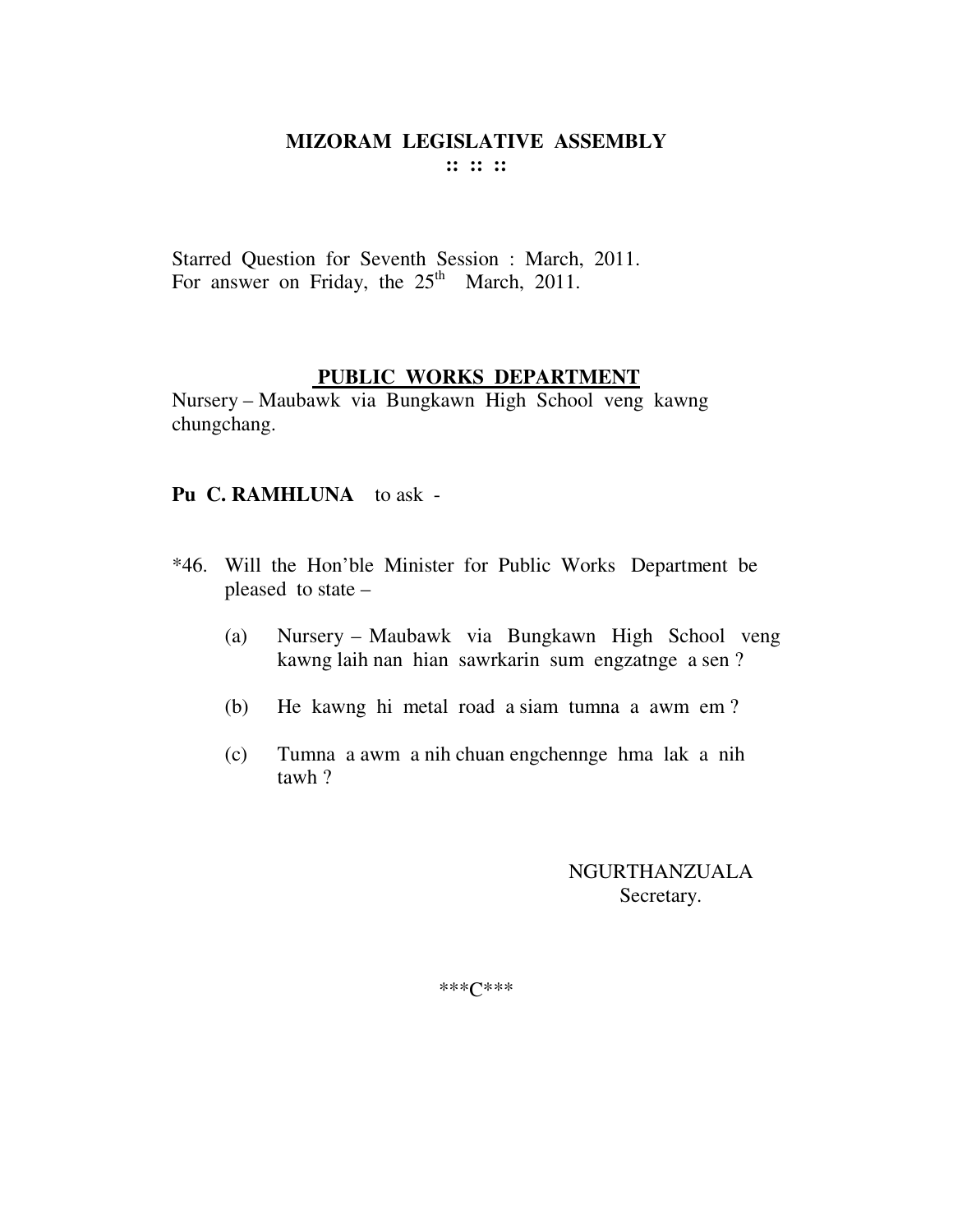Starred Question for Seventh Session : March, 2011. For answer on Friday, the  $25<sup>th</sup>$  March, 2011.

#### **FINANCE DEPARTMENT**

Department hrang hrangte pawisa draw chungchang.

#### Pu C. RAMHLUNA to ask -

- \*47. Will the Hon'ble Minister for Finance Department be pleased to state –
	- (a) Department hrang hrangte hi Banks hrang hrang atangin pawisa draw chhuak turin tih tumna a awm em ?
	- (b) Lo awm ta se, enge a chhan ?

NGURTHANZUALA Secretary.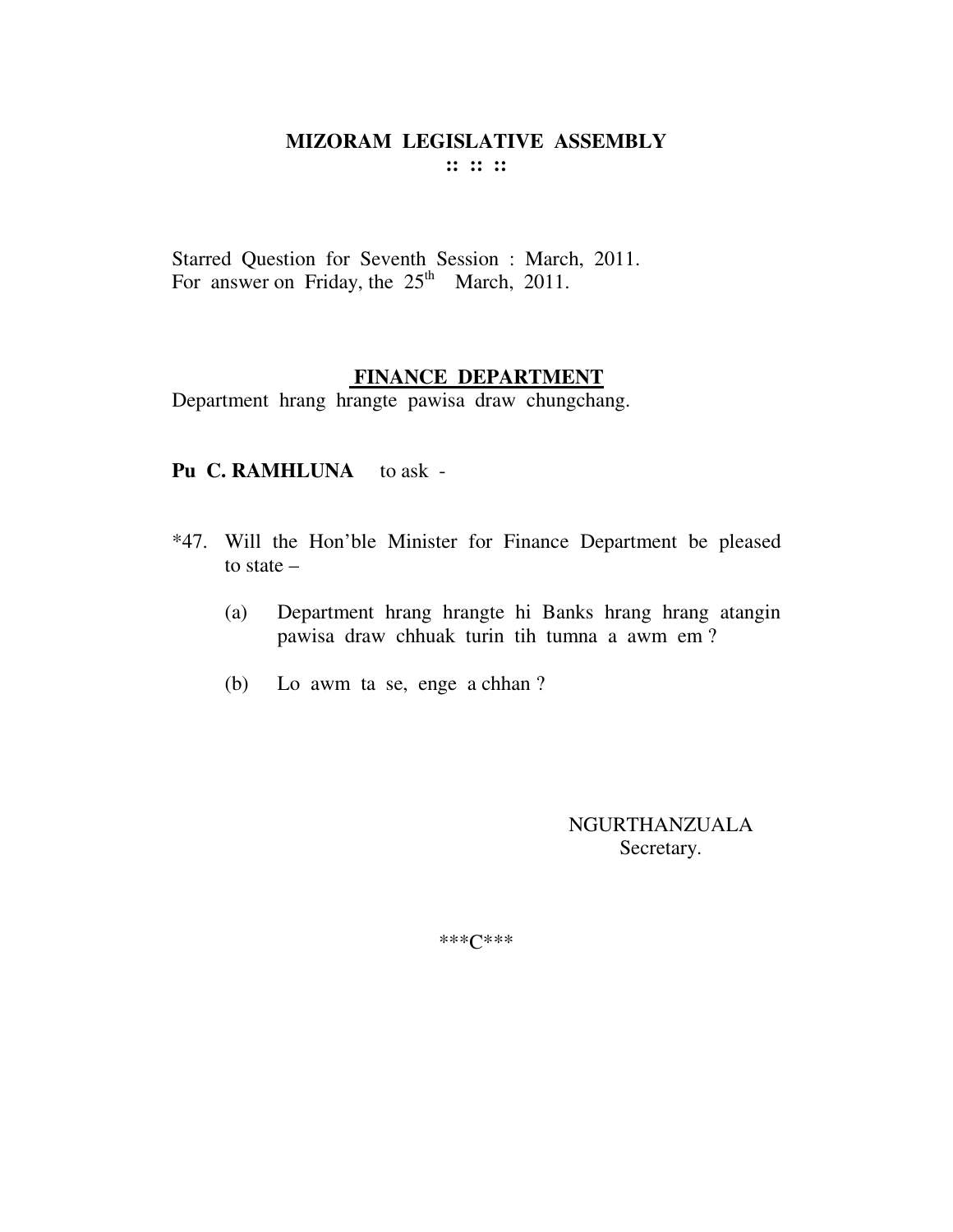# MIZORAM LEGISLATIVE ASSEMBLY  $\mathbb{R}^n \times \mathbb{R}^n$

Starred Question for Seventh Session : March, 2011. For answer on Friday, the 25<sup>th</sup> March, 2011.

# PUBLIC WORKS DEPARTMENT

Kawng black top chungchang.

#### Pu B. LALTHLENGLIANA to ask -

\*48. Will the Hon'ble Minister for Public Works Department be pleased to state -

East Tuipui Assembly Constituency chhunga Thinghrangkawn - Vangchhia leh Mualkawi - Bulfek kawngte hi Black top tumna a awm em ?

> **NGURTHANZUALA** Secretary.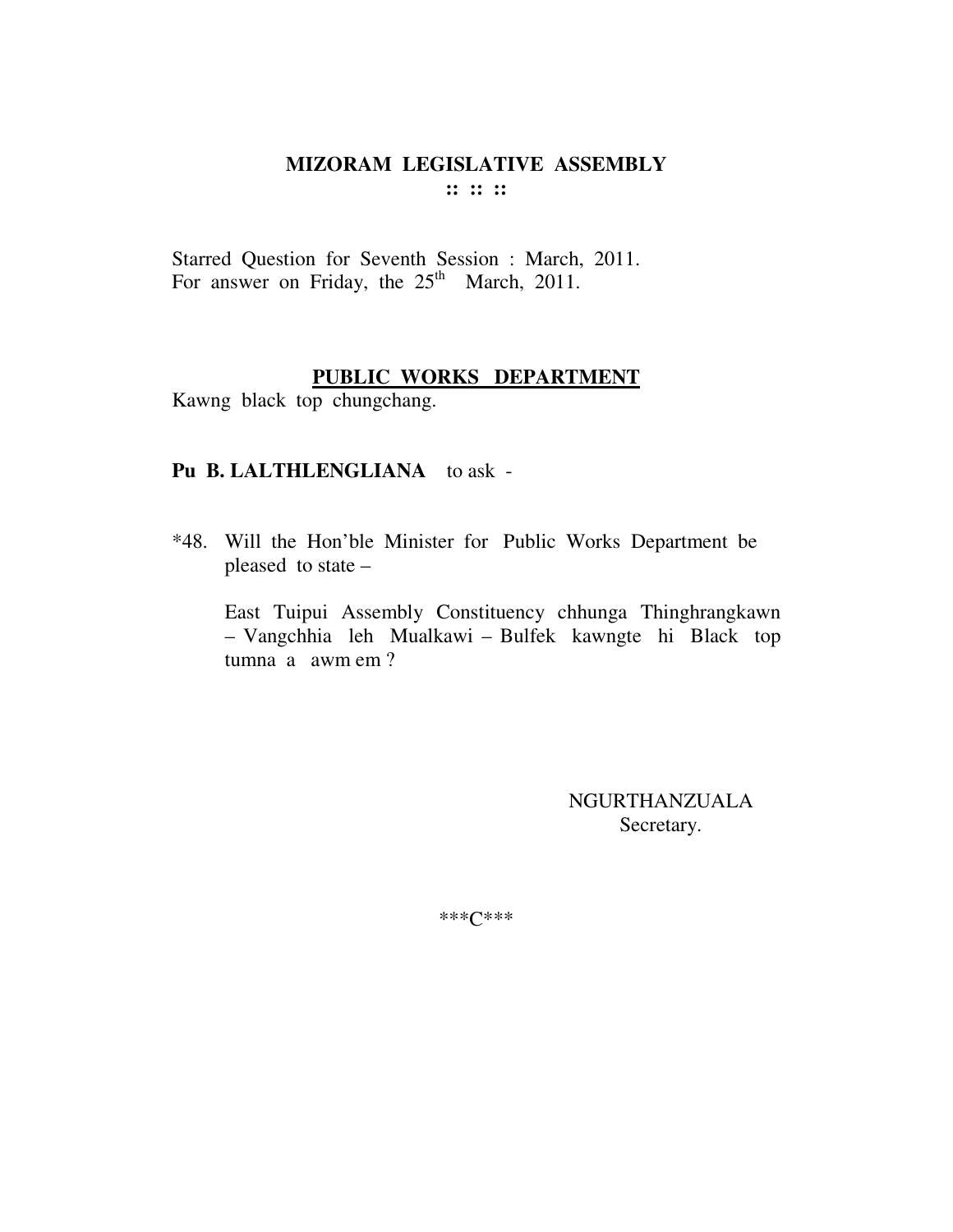# MIZORAM LEGISLATIVE ASSEMBLY  $\cdots$   $\cdots$   $\cdots$

Starred Question for Seventh Session : March, 2011 For answer on Friday, the  $25<sup>th</sup>$  March, 2011

# URBAN DEVELOPMENT & POVERTY ALLEVIATION **DEPARTMENT**

A.M.C hnathawhna tur sum chungchang.

# Pu LALTHANSANGA to ask -

\*49. Will the Hon'ble Minister for Urban Development & Poverty Alleviation Department be pleased to state –

India Dan puiin a sawi angin Mizoram State Budget atangin Sorkarin Aizawl Municipal Council hnathawhna tur engzatnge a ruahman/a dah?

> NGURTHANZUALA Secretary

 $\dots$ mr $\dots$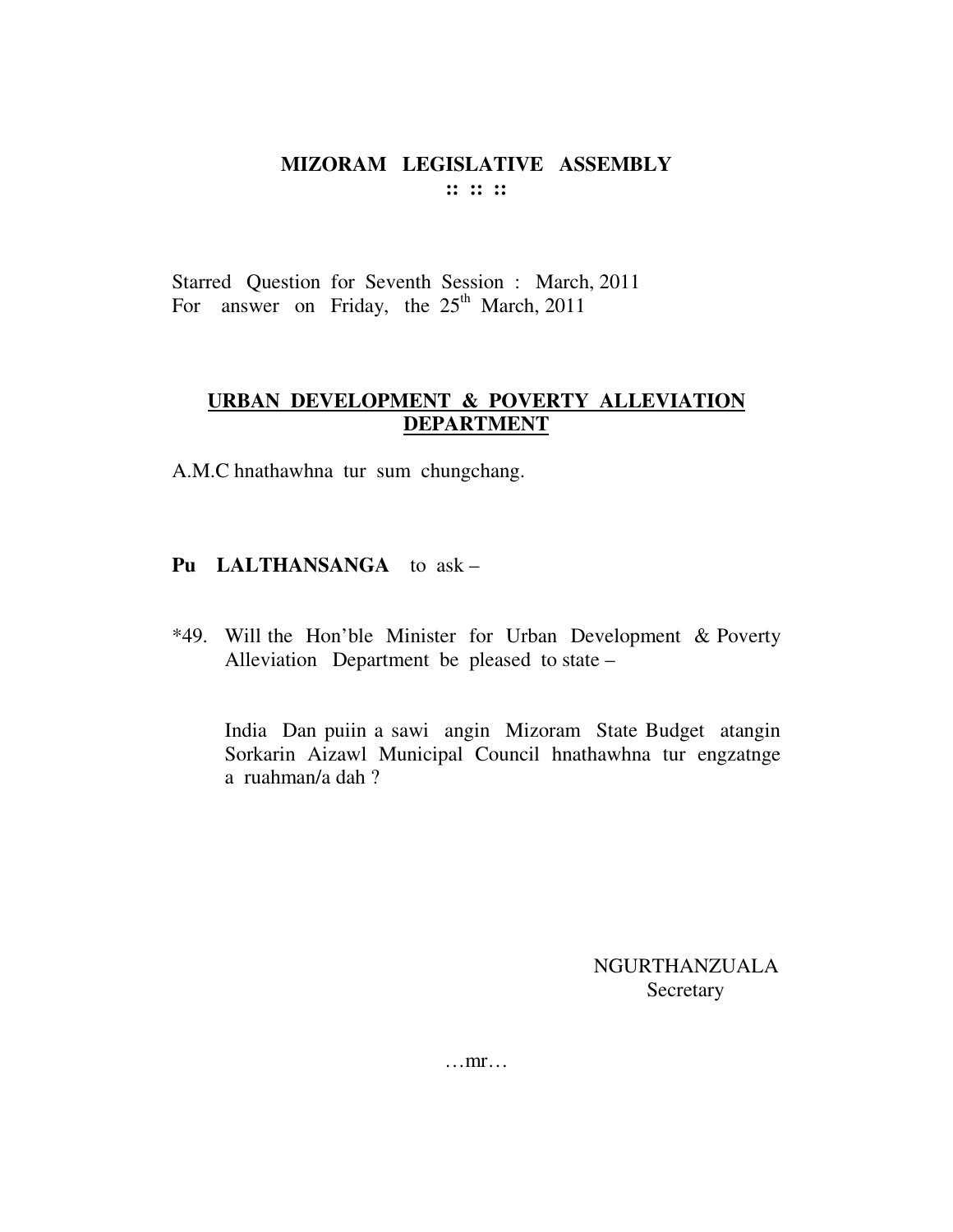Starred Question for Seventh Session : March, 2011 For answer on Friday, the 25<sup>th</sup> March, 2011

# **SPORTS & YOUTH SERVICES DEPARTMENT**

Indoor Stadium sak chungchang.

# **Pu LALTHANSANGA** to ask –

- \*50. Will the Hon'ble Minister for Sports & Youth Services Department be pleased to state –
	- a) Keitum leh Bungtlang Indoor Stadium sak hi tan a ni tawh em ?
	- b) Eng hunah nge sak zawh anih dawn ?
	- c) Central atangin a fund hi santion a ni tawh em ?

# NGURTHANZUALA **Secretary**

…mr…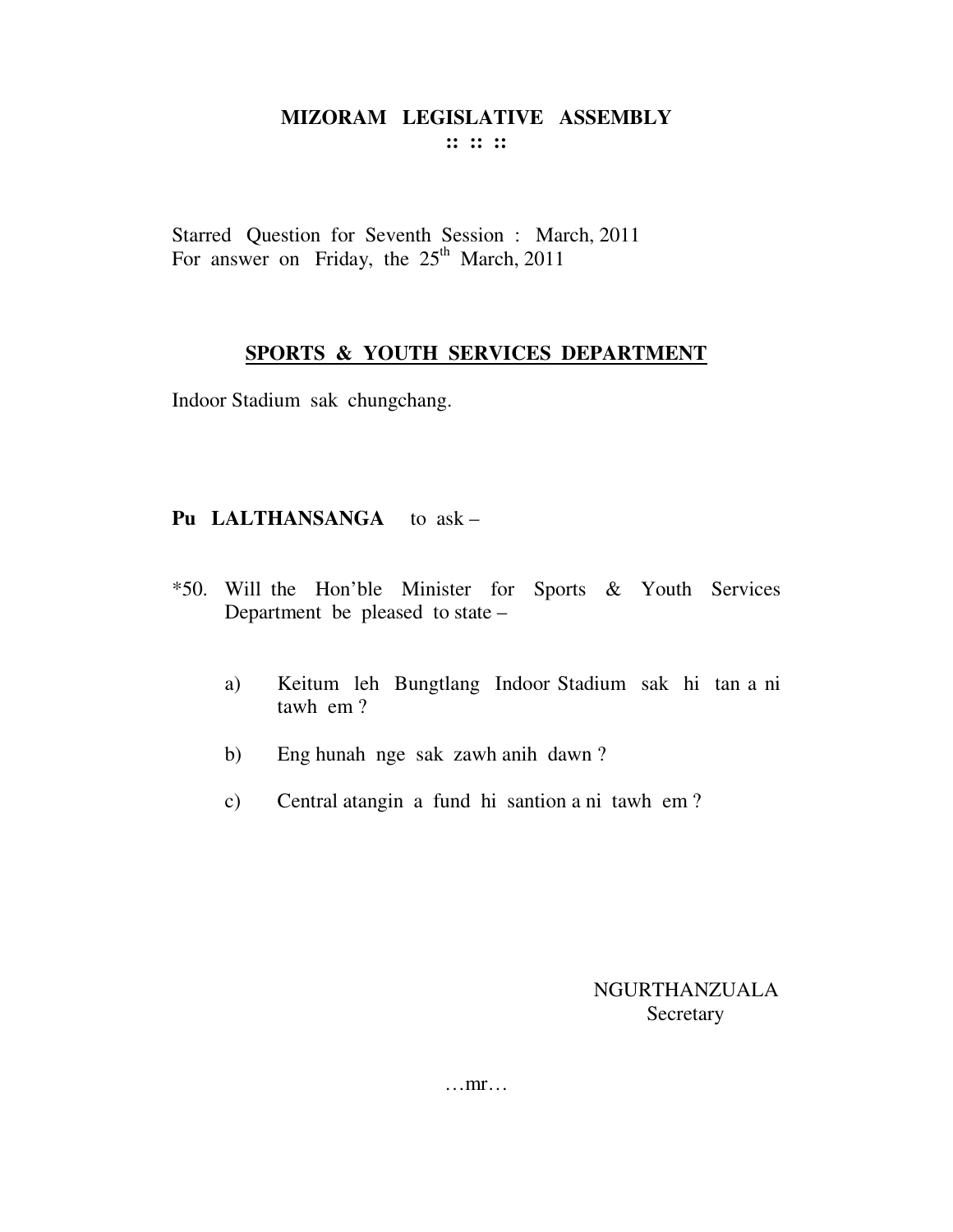# **MIZORAM LEGISLATIVE ASSEMBLY**

**: : : : :** 

Starred Question for Seventh Session : March, 2011. For answer on Friday, the  $25<sup>th</sup>$  March, 2011.

# **LABOUR & EMPLOYMENT DEPARTMENT**

Department Secretary leh hna zawng zat chungchang.

# **Pu K. LIANTLINGA** to ask -

- \*51. Will the Hon'ble Minister for Labour & Employment Department be pleased to state -
	- (a) Kum 2009-2011, tun kum hnih chhung hian Secretary, Labour & Employment ah hian mi engzatnge awm tawh?
	- (b) Labour & Employment Department hnuaiah hian hna zawng (Employment Registration) engzatnge in register mek min hrilh thei em?

NGURTHANZUALA Secretary.

…mn…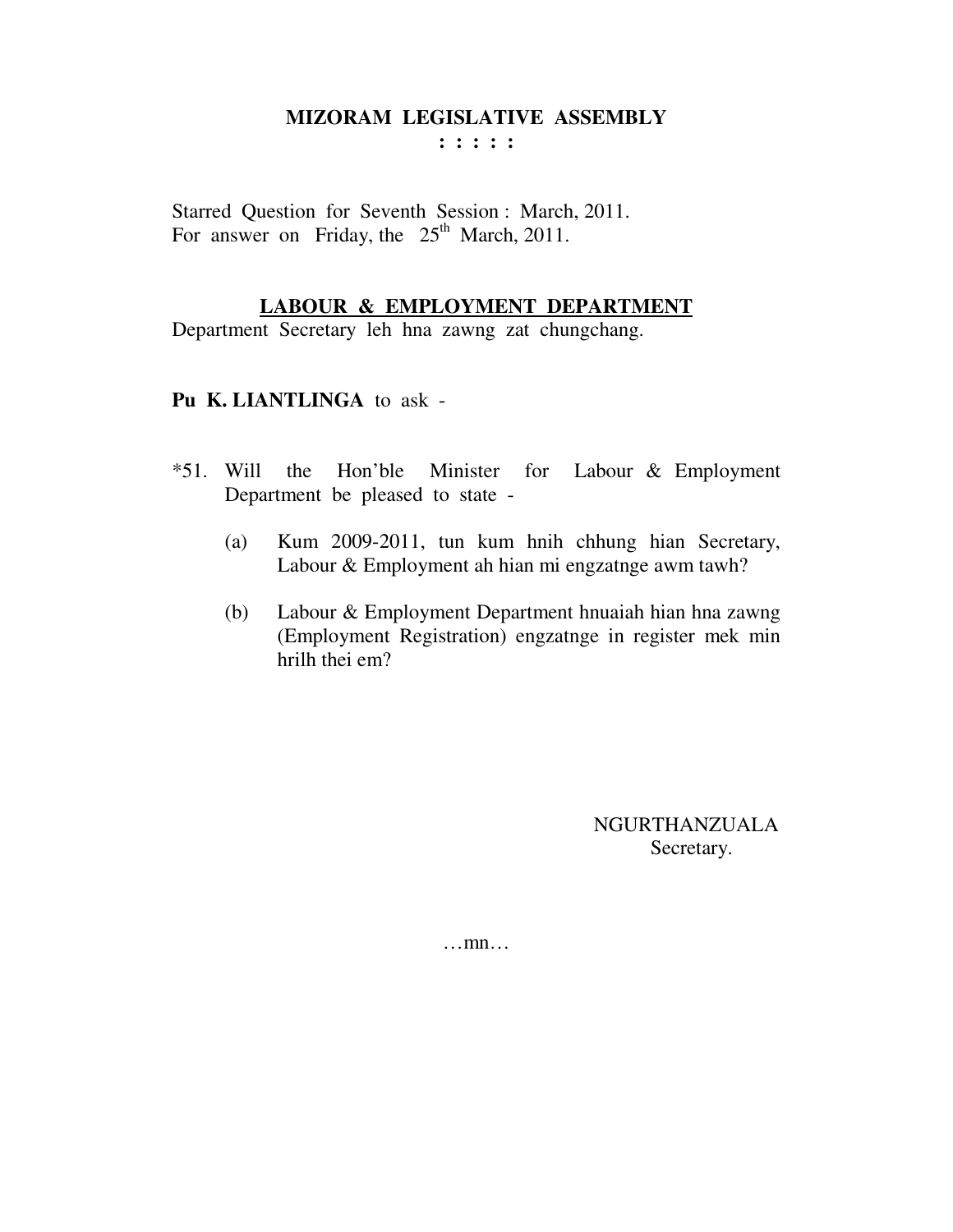Starred Question for Seventh Session : March, 2011. For answer on Friday, the 25<sup>th</sup> March, 2011.

# **FOOD, CIVIL SUPPLIES AND CONSUMER AFFAIRS DEPARTMENT**

Buhfai chungchang

#### **Pu B. LALTHLENGLIANA** to ask –

\*52. Will the Hon'ble Minister for Food, Civil Supplies and Consumer Affairs Department be pleased to state –

 Buhfai bag chhunga cement tel fo mai hi engangin nge Sorkarin hma a lak ?

> NGURTHANZUALA Secretary

….nt…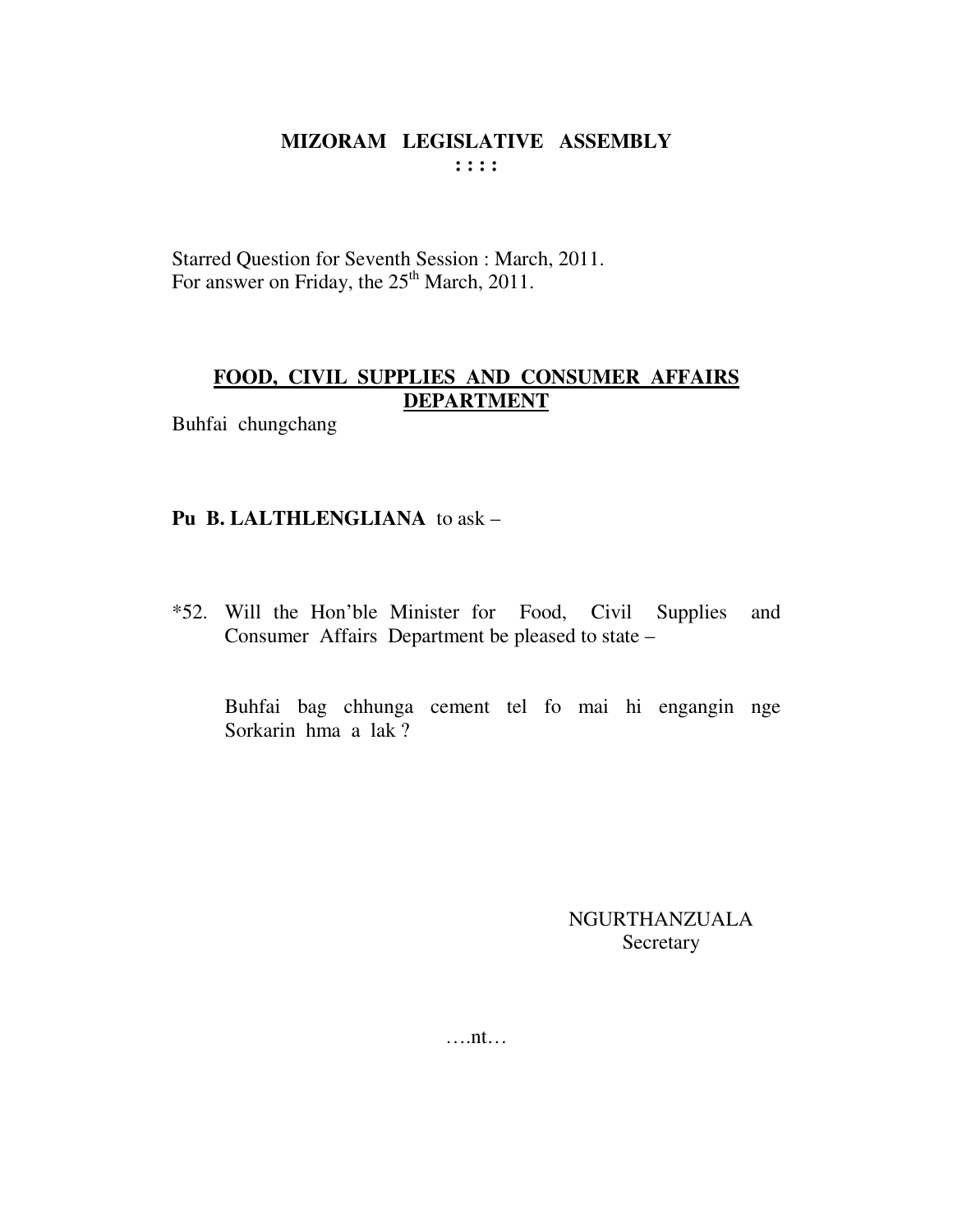Starred Question for Seventh Session : March, 2011. For answer on Friday, the 25<sup>th</sup> March, 2011.

# **PUBLIC WORKS DEPARTMENT**

Serkhan to Bagha Road chungchang

# **Pu K. LALRINTHANGA** to ask –

\*53. Will the Hon'ble Minister for Public Works Department be pleased to state –

 Serkhan to Bagha Road laih zau tura ruahmanna kal mek hi engtikah nge tan a nih theih ang ?

> NGURTHANZUALA Secretary

….nt…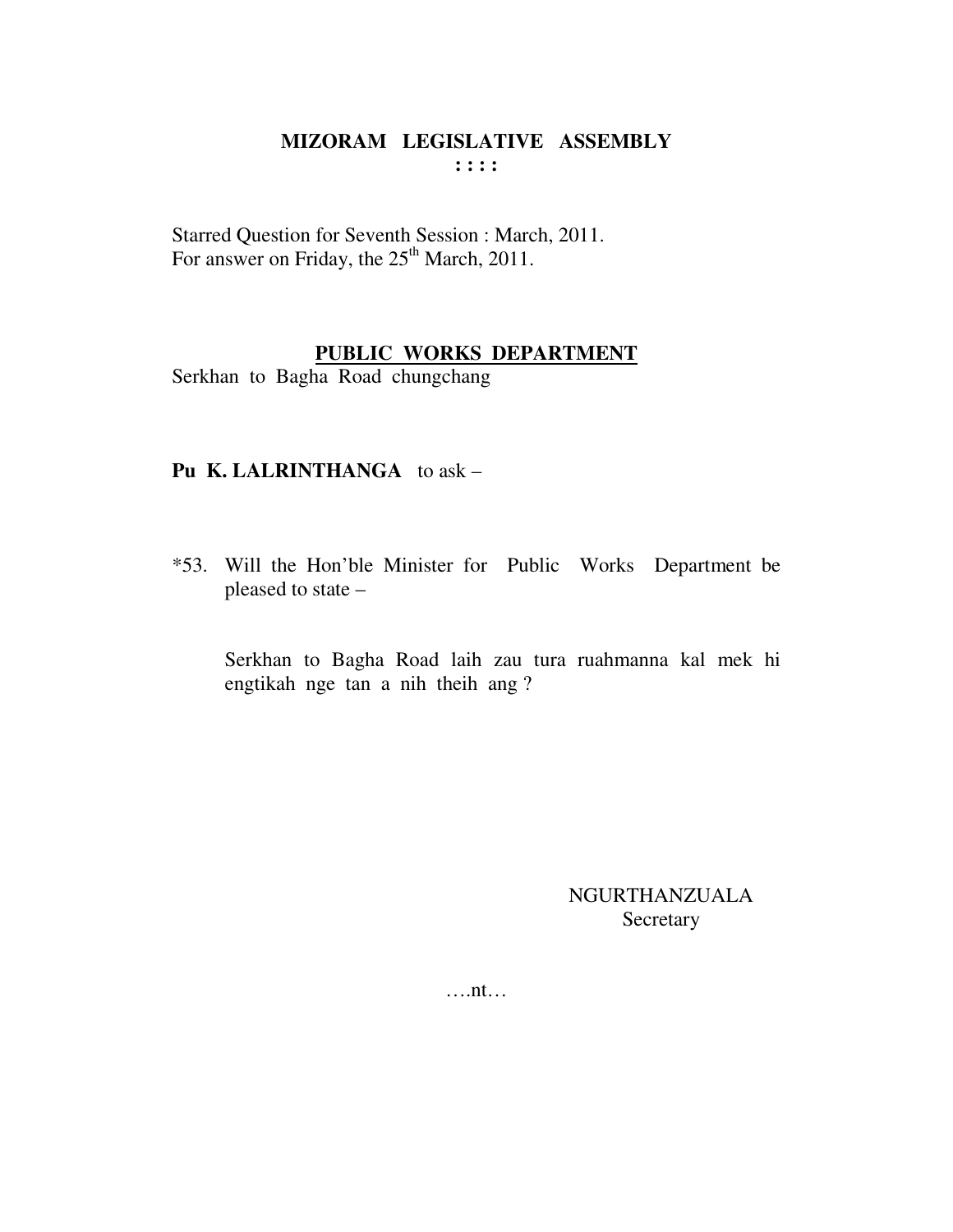# MIZORAM LEGISLATIVE ASSEMBLY  $\cdots$

Starred Question for Seventh Session : March, 2011. For answer on Friday, the 25<sup>th</sup> March, 2011.

# **AGRICULTURE DEPARTMENT**

NLUP Monitoring leh Social Audit Cell chungchang

# Pu LALTHANSANGA to ask -

\*54. Will the Hon'ble Minister for Agriculture Department be pleased to state  $-$ 

NLUP Monitoring leh Social Audit Cell hi din a ni tawh em ? Engtia din tur nge ?

> NGURTHANZUALA Secretary

 $\dots$ ...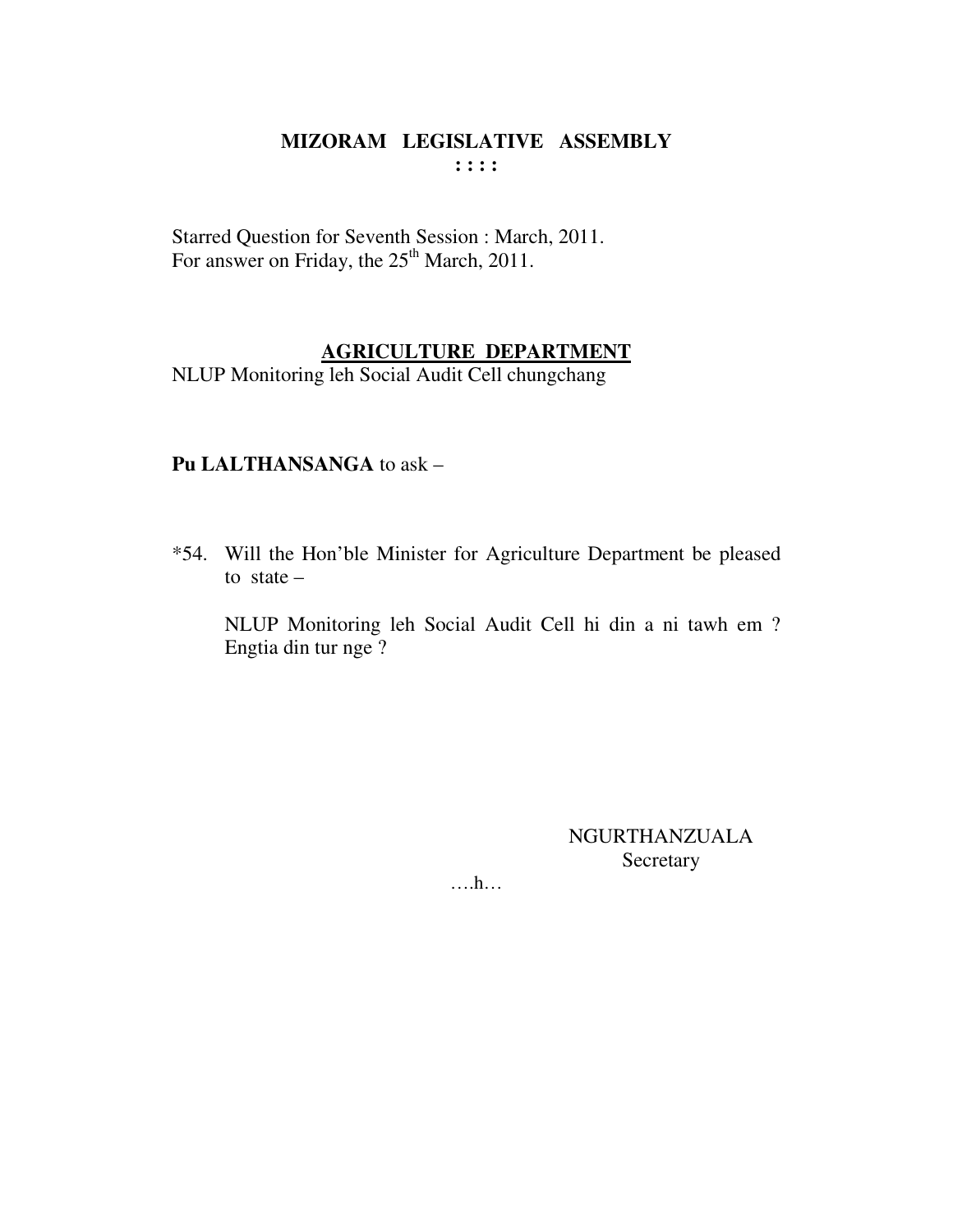# MIZORAM LEGISLATIVE ASSEMBLY  $\mathbf{11} \mathbf{12} \mathbf{13}$

Starred Question for Seventh Session : March, 2011 For answer on Friday, the 25<sup>th</sup> March, 2011

#### SOIL & WATER CONSERVATION DEPARTMENT

Soil & Water Conservation Saiha Division chungchang.

# Pu P.P. THAWLA to  $ask -$

- \*55. Will the Hon'ble Minister for Soil & Water Conservation Department be pleased to state
	- a) Soil & Water Conservation Saiha Division hi a function thei dawn tawh em?
	- b) He Division tana sum ruahman hi engzatnge a nih?
	- c) Sum ruahman atanga hmanral tawh engzatnge ni a, la hman loh engzatnge awm?

NGURTHANZUALA Secretary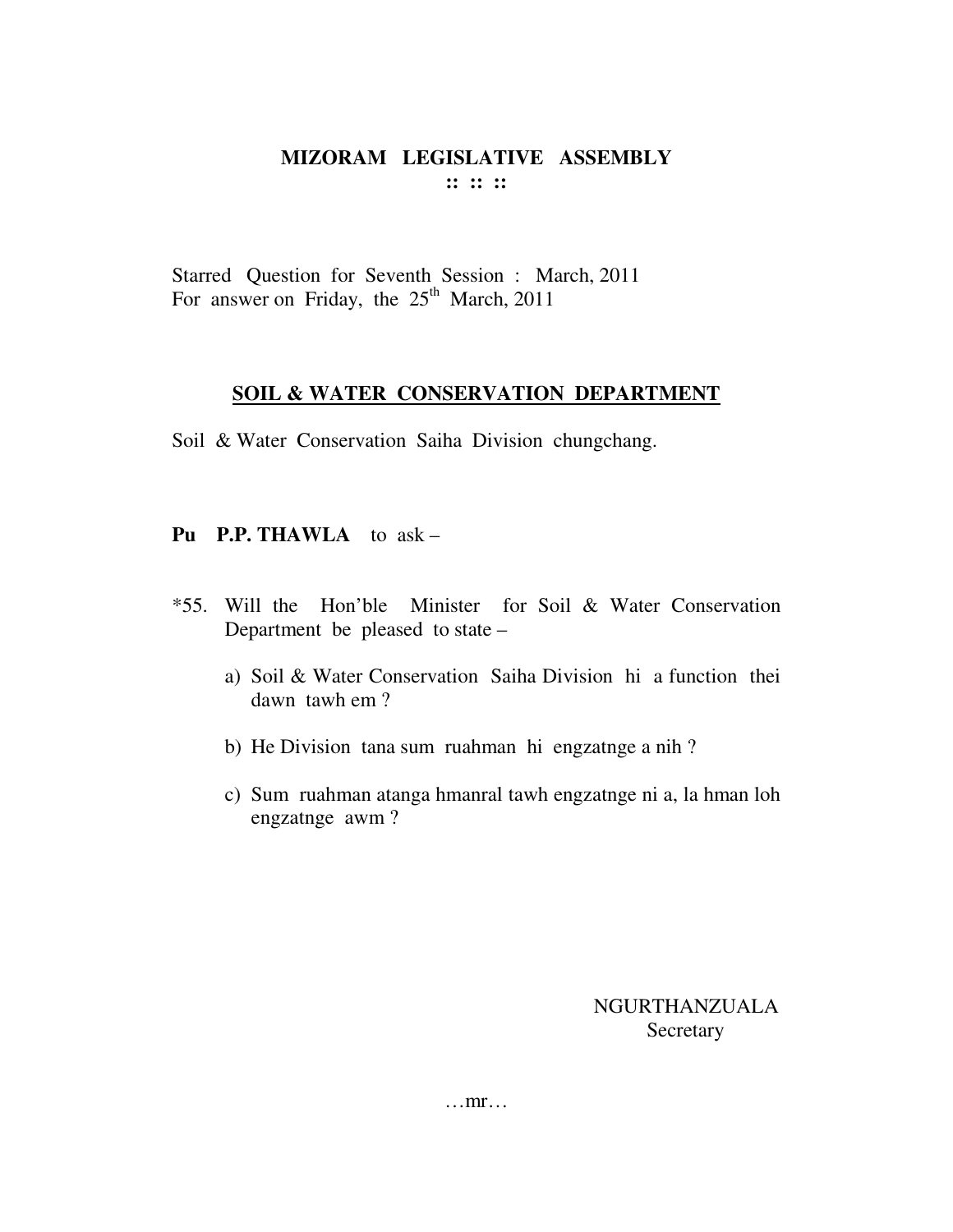Starred Question for Seventh Session : March, 2011. For answer on Friday, the 25<sup>th</sup> March, 2011.

# HIGHER AND TECHNICAL EDUCATION DEPARTMENT Scholarship Board chungchang

# Pu K. LIANTLINGA to  $ask -$

- \*56. Will the Hon'ble Minister for Higher and Technical Education Department be pleased to state –
	- (a) Mizoram Scholarship Board ruat that tumna awm kha tih hlawhtlin a ni tawh em?
	- (b) Tih hlawhtlin lo ni ta se tute nge Board Member min hrilh thei em?

**NGURTHANZUALA** Secretary

 $\dots$ nt...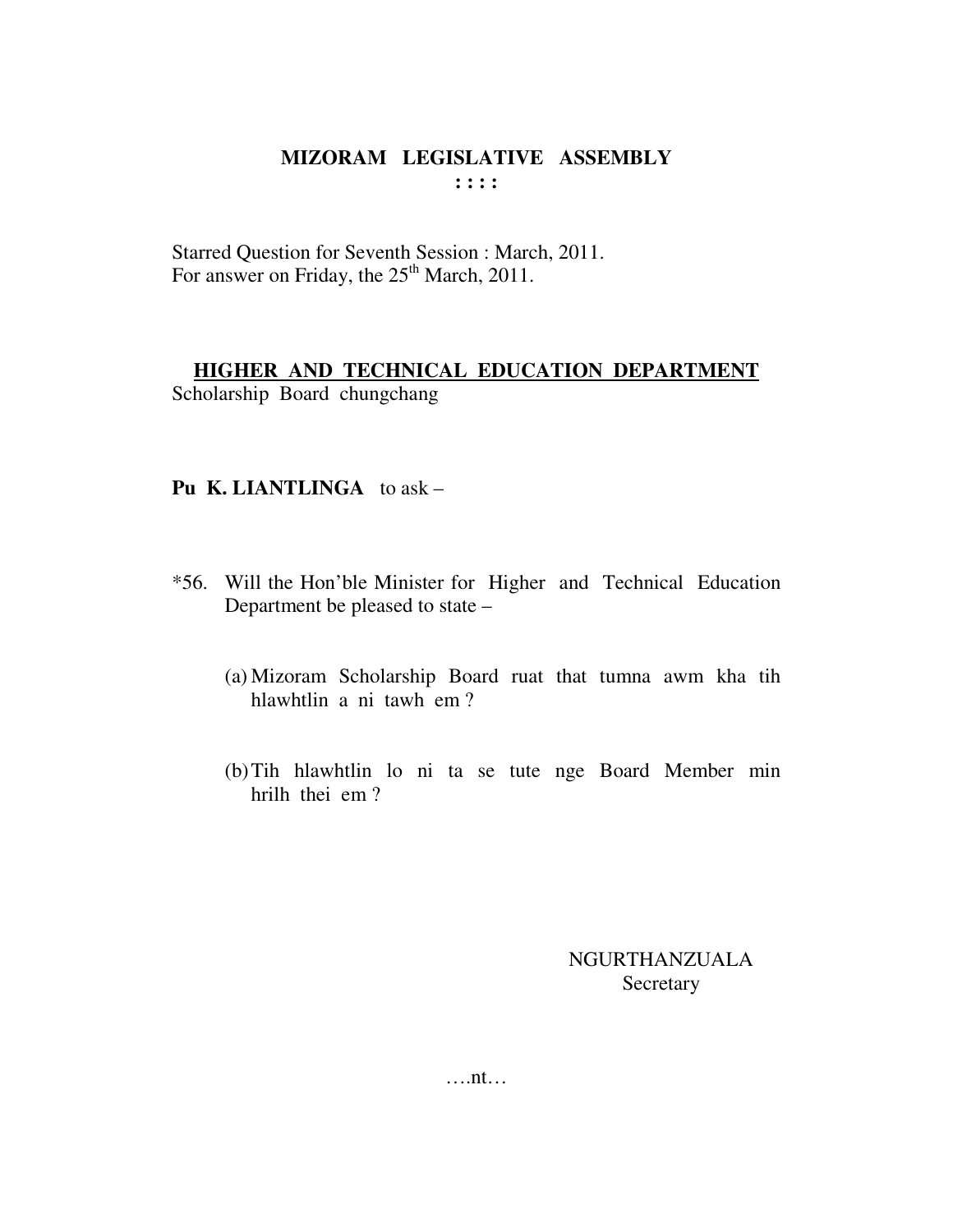# MIZORAM LEGISLATIVE ASSEMBLY  $\mathbf{11} \mathbf{12} \mathbf{13}$

Starred Question for Seventh Session : March, 2011 For answer on Friday, the  $25<sup>th</sup>$  March, 2011

#### **HEALTH & FAMILY WELFARE DEPARTMENT**

Hospital Upgradation chungchang.

# Pu K. LIANTLINGA to ask -

- \*57. Will the Hon'ble Minister for Health & Family Welfare Department be pleased to state –
	- a) Aizawl Civil Hospital leh District Hospital Champhai atana Consultant rawih mek **AEGIS** upgradation International and Associates te hian an hna an zo dawn tawh em?
	- b) He Consultant rawih mek te hi District Hospital dang tan rawih zel tumna a awm em?

NGURTHANZUALA Secretary

 $\dots$  mr...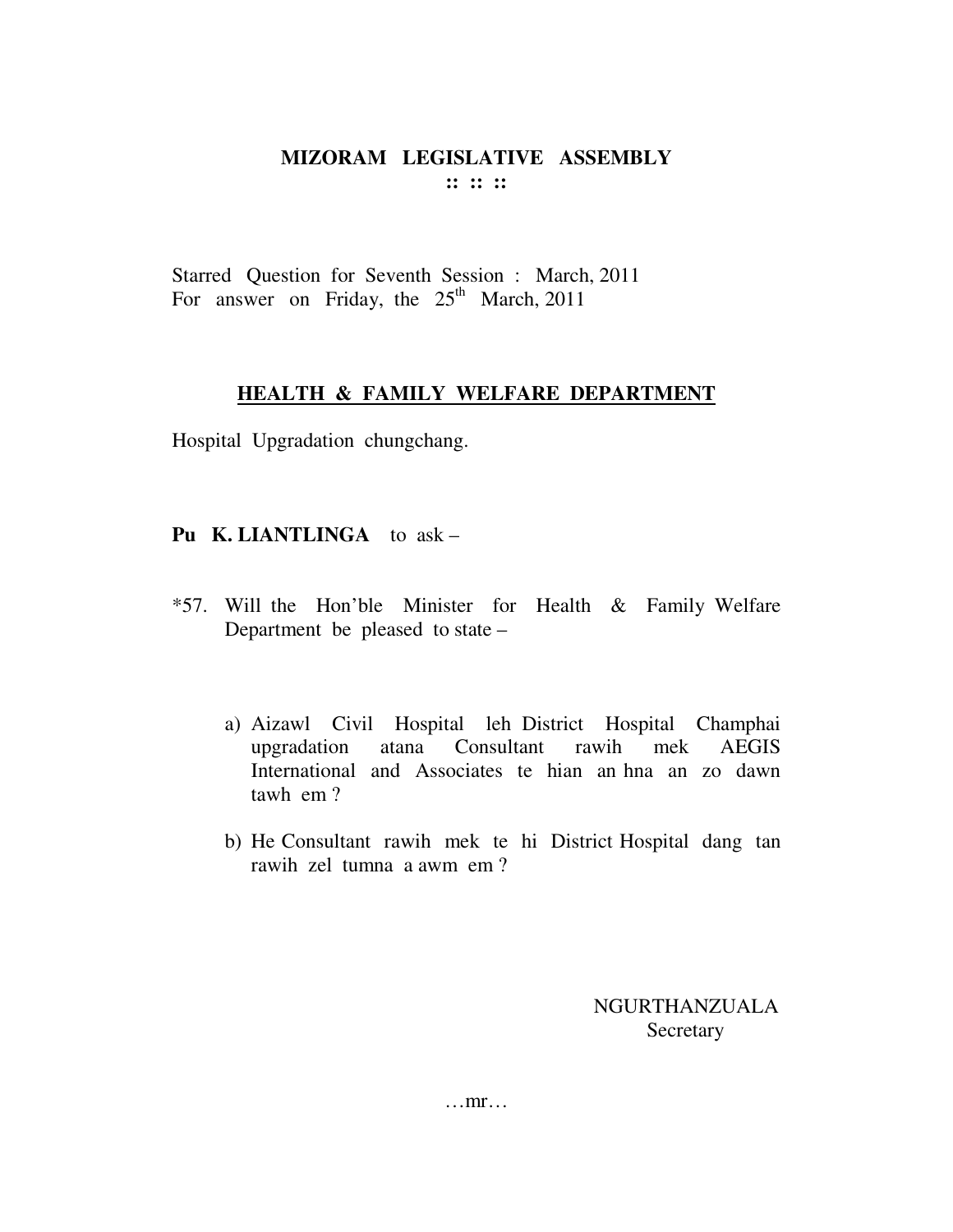Starred Question for Seventh Session : March, 2011. For answer on Friday, the  $25<sup>th</sup>$  March, 2011.

# **FOOD, CIVIL SUPPLIES & CONSUMER AFFAIRS DEPARTMENT**

Buhfai leh Chini lei nana sum sen chungchang.

#### **Dr. R. LALTHANGLIANA** to ask -

\*58. Will the Hon'ble Minister for Food, Civil Supplies & Consumer Affairs Department be pleased to state -

Tun Financial year kal mek chhung hian buhfai leh chini lei nan sum engzatnge sen ral a nih tawh?

> NGURTHANZUALA Secretary.

…mn…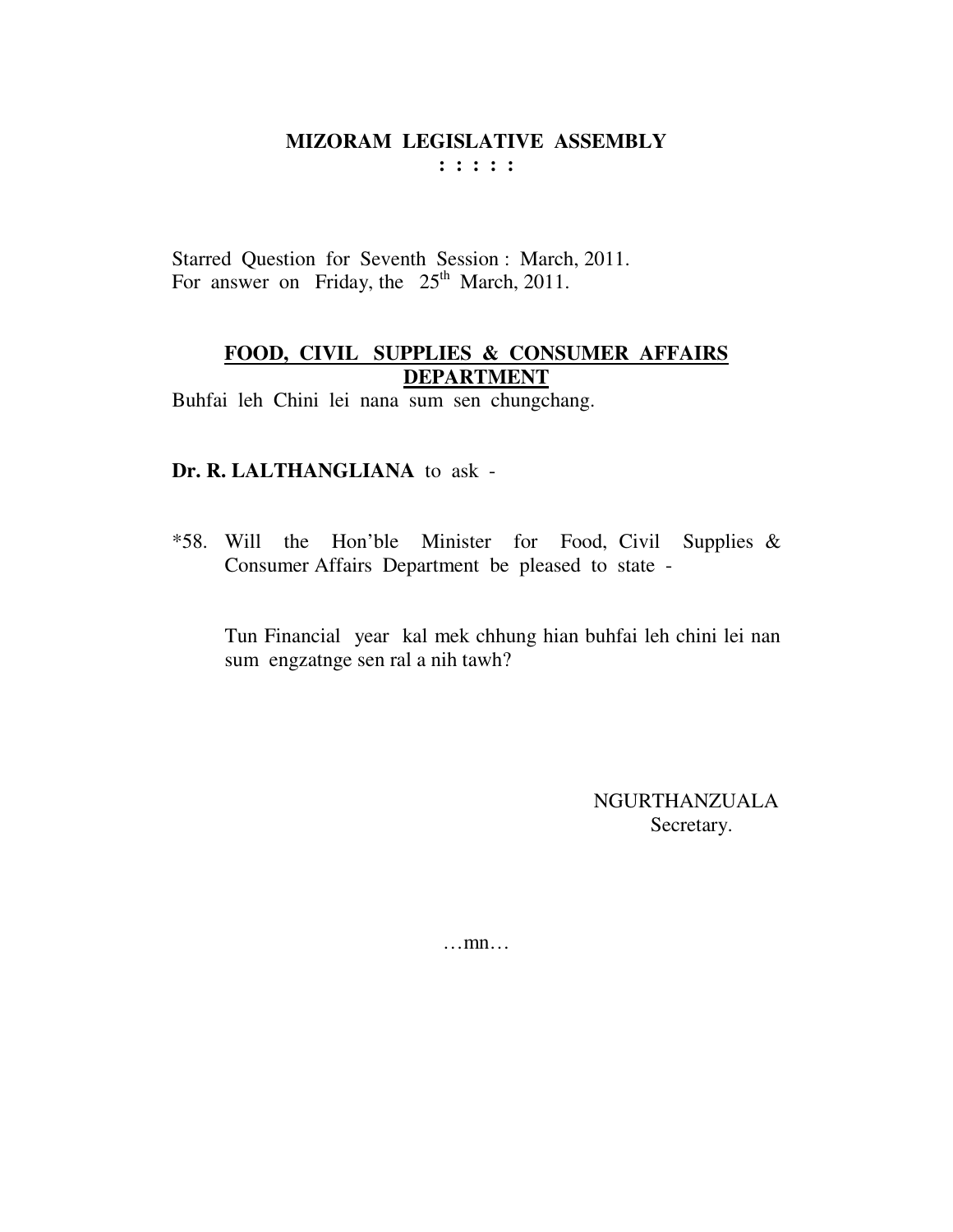Starred Question for Seventh Session: March, 2011. For answer on Friday, the  $25<sup>th</sup>$  March, 2011.

#### **HOME DEPARTMENT**

Police Out Post chungchang.

# Pu HMINGDAILOVA KHIANGTE to ask -

\*59. Will the Hon'ble Minister for Home Department be pleased to state -

Bukpui khuaa Police Outpost awm tura dilna kha pek theih a ni tawh em?

> NGURTHANZUALA Secretary.

 $\dots$ mn $\dots$